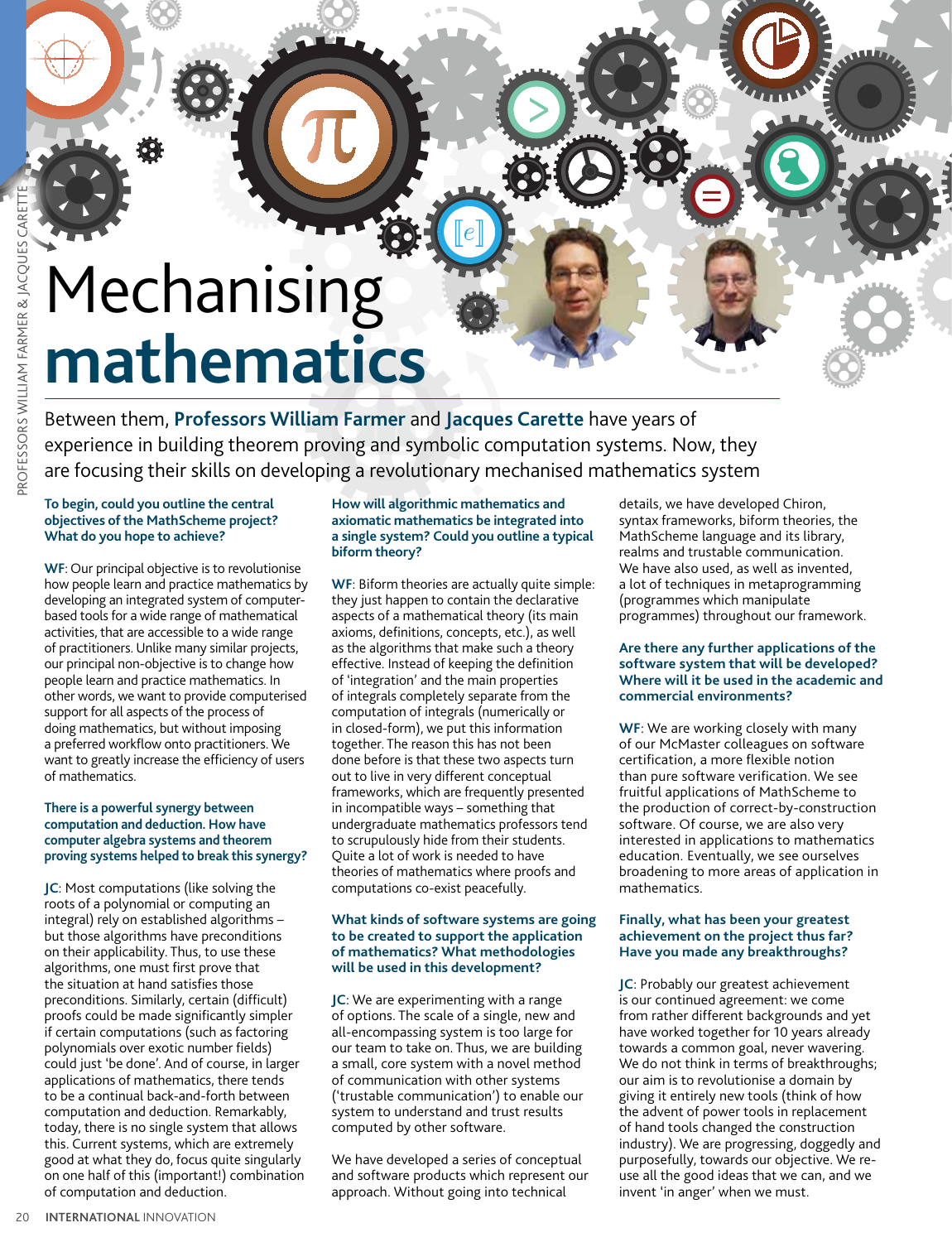Established Manufacture History Community of the Manufacture of the Manufacture of the Manufacture of the Manufacture of the Manufacture of the Manufacture of the Manufacture of the Manufacture of the Manufacture of the Ma

# **MathScheme**<br>
Although Contract Contract Contract Contract Contract Contract Contract Contract Contract Contract Contract Contract Contract Contract Contract Contract Contract Contract Contract Contract Contract Contract C

As software systems become increasingly complex, novel mechanised<br>
McMaster Using and analyse them A group at a system of the system and the systems are required to develop and analyse them A group at mathematics systems are required to develop and analyse them. A group at **McMaster University** in Ontario develops such systems to advance capabilities

**Sound mathematics is** essential in all modern technological developments. As increasingly complex systems are built, mathematical reasoning becomes more difficult and prone to errors – especially within software systems. Mechanised mathematics systems (MMSs) are software systems that support the mathematics process by providing tools for performing computation, proof and other kinds of mathematical reasoning. They have the potential to revolutionise the design, implementation and analysis of complex, sophisticated software systems.

Presently two major types of MMSs exist: computer algebra systems and computer theorem proving systems. Computer algebra systems provide algorithms for symbolic computation and, whilst being relatively fast and easy to use, they are not rigorous, trustworthy nor broad in scope. Computer theorem proving systems provide tools for creating formal proofs. Although they are based on well-defined logical foundations and can support a wide range of mathematics, they are difficult to use and often lack the specific knowledge needed to perform many routine computations. This artificial division between

the two types of systems has broken the synergy that working mathematicians leverage between deduction and computation. There needs to be a renewed effort to reunite these interactions within a single framework if significant advances to mechanised mathematics are to be made.

# **Integrating deduction and computation**

MathScheme is a long-term project taking place at McMaster University in Ontario with the aim of producing such a framework. Led by Professors Jacques Carette and William Farmer, the MathScheme team is developing tools, techniques and eventually a new system, in which formal deduction and symbolic computation are tightly integrated. Whilst previous attempts to conjoin such systems have produced disappointing results, Farmer explains that their approach is different: "We are convinced that it can only be done in a new system which is aimed at supporting the full range of mathematical activities, while leveraging all that has been learned until now regarding each of the separate tasks". Part of MathScheme's approach is to create a core system with 'trustable communication'

capabilities, allowing it to understand and trust results computed by other software, thereby exploiting existing libraries of mechanised mathematics.

Jeduatrice Bound

However, the MathScheme approach does more than just integrate axiomatic and algorithmic mathematics. "We also leverage the structure inherent in mathematical knowledge; that mathematics itself has a rich mathematical structure is well-known, but this has not been seriously used as part of the architecture of any mechanised mathematics system," Carette enthuses. Furthermore, the team understands that the users of their new system will range from advanced developers to pure end-users. System developers normally make compromises, hoping for a one-size-fits-all solution, while the MathScheme developers have planned from the start to have a multi-faceted system that is geared towards various usage scenarios.

Therefore, MathScheme's first goal is to develop a formal framework that allows mathematical knowledge to be represented both declaratively using axioms and procedurally using algorithms, and it will provide a style of mathematical reasoning in which computation and deduction